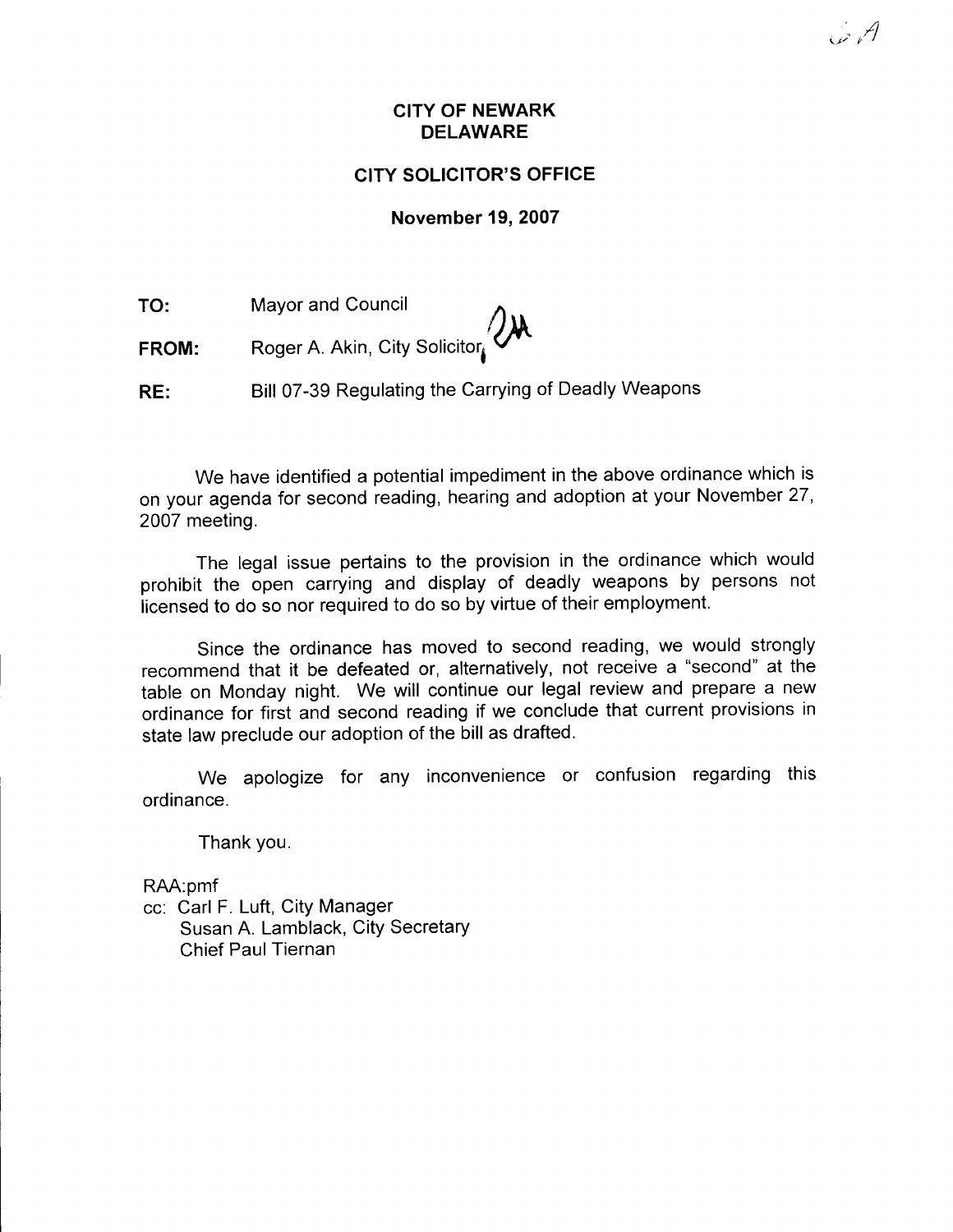## CITY OF NEWARK DELAWARE **CITY COUNCIL** PUBLIC HEARING NOTICE

### NOVEMBER 26. 2007 - 7:30 P.M.

Pursuant to Section 402.2 of the City Charter of the Code of the City of Newark, Delaware, notice is hereby given of a public hearing at a regular meeting of the Council in the Council Chamber at the Municipal Building, 220 Elkton Road, Newark, Delaware, on Monday, November 26, 2007 at 7:30 p.m., at which time the Council will consider for Final Action and Passage the following proposed Ordinance:

Bill 07-39- An Ordinance Amending Chapter 31, Weapons, Code of the City of Newark, Delaware, by Revising The Code Dealing With Carrying **Weapons** 

> Susan A. Lamblack. MMC City Secretary

/av

Advertised: Newark Post - November 16, 2007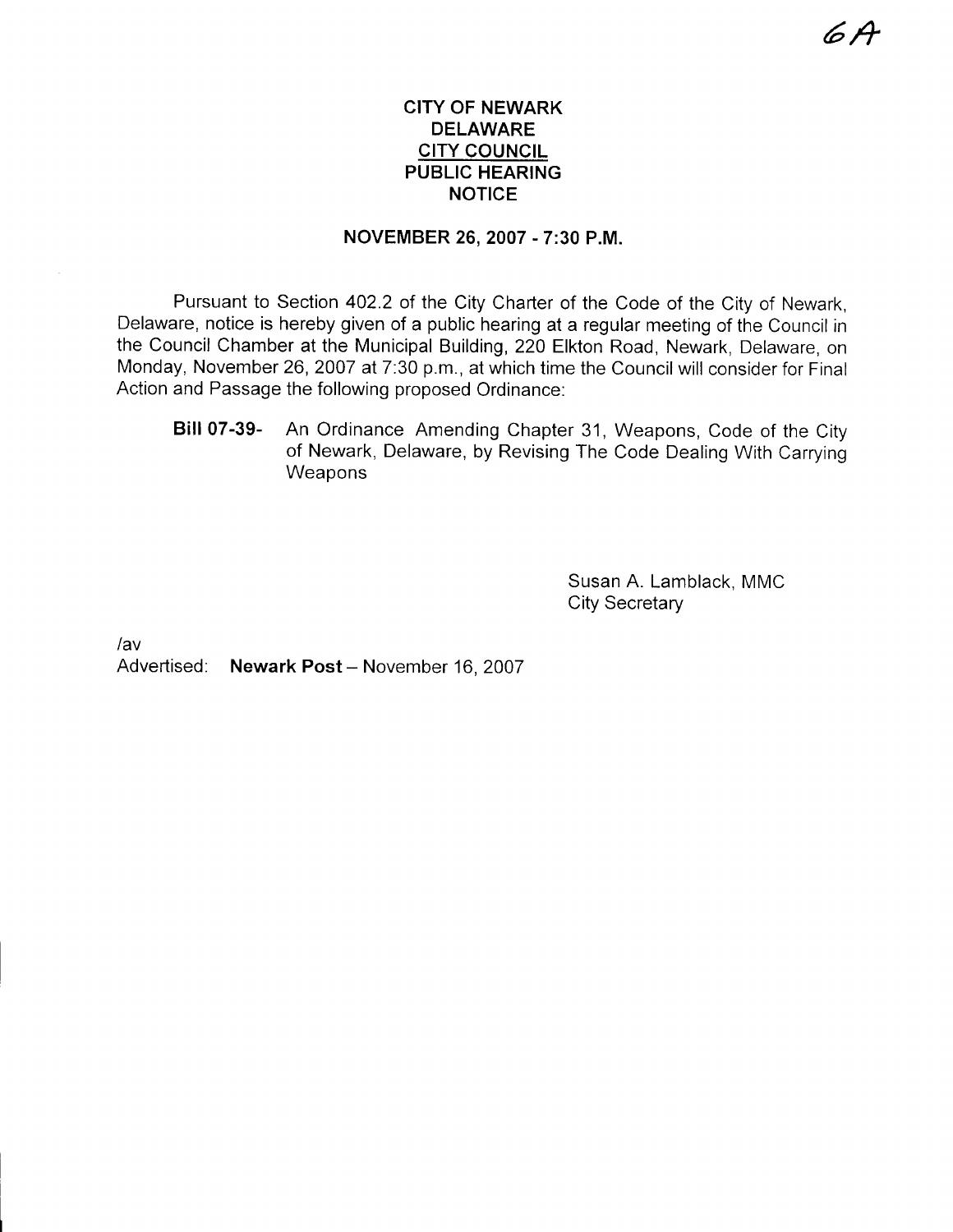B|LL NO. 07-39  $1<sup>st</sup>$  Reading 11/12/07 2<sup>nd</sup> Reading

### CITY OF NEWARK DELAWARE

# oRDINANCE NO. 07 -\_

## An Ordinance Amending Chapter 31, Weapons, Code of the City of Newark, Delaware, by Revising The Code Dealing With Carrying Weapons

THE COUNCIL OF THE CITY OF NEWARK HEREBY ORDAINS:

That Chapter 31, Weapons, Code of the City of Newark, Delaware, be hereby amended in the following respect:

## AMENDMENT 1. Amend Section 31-3, Carrying concealed weapons; displav of weapon, by deleting it in its entirety which reads as follows:

"No person shall, within the city, carry, wear under his clothes, conceal about his person, or display in a threatening manner, any dangerous or deadly weapons, including, but not by way of limitation, any pistol, revolver, dagger, razor, sling shot, knuckles of lead or brass or other metal, any bowie knife or any knife resembling a bowie knife, or any knife with a switch blade or device whereby the blade or blades can be opened by a flick of a button, pressure on the handle, or other mechanical contrivance."

and substitute in lieu thereof the following new language:

### "Sec.31-3. Carrying weapons; display of weapon.

(a) No person shall, within the city, carry, wear, or otherwise openly display any dangerous or deadly weapon, including, but not by way of limitation, any pistol, revolver, or other firearm, unless such person is acting within the scope of his employment and such employment requires that the person carry, wear, or otherwise display such a dangerous or deadly weapon.

(b) In all cases in which a person is found within the city to be carrying a concealed dangerous or deadly weapon, such act shall be governed by relevant provisions under state law, including, but not limited to, statutes pertaining to carrying concealed weapons and statutes permitting such activity pursuant only to a valid state permit."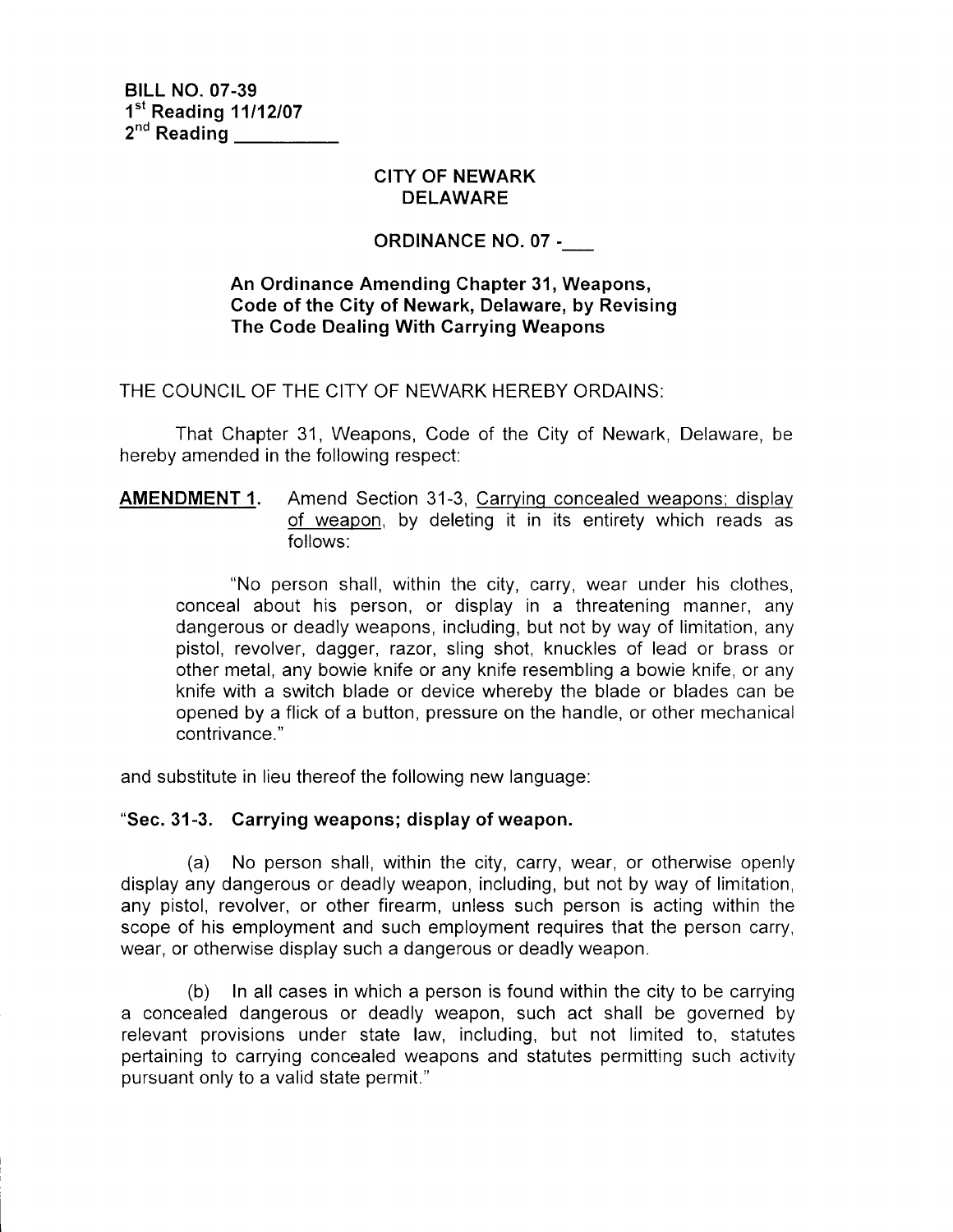MOTION for Acceptance as First Reading on November 12, 2007,

By Council Member Osborne.

Second Reading and Final Passage on ,2007

VOTE: to

**Mayor** 

Attest:

**City Secretary** 

Approved as to Legality & Form:

**City Solicitor**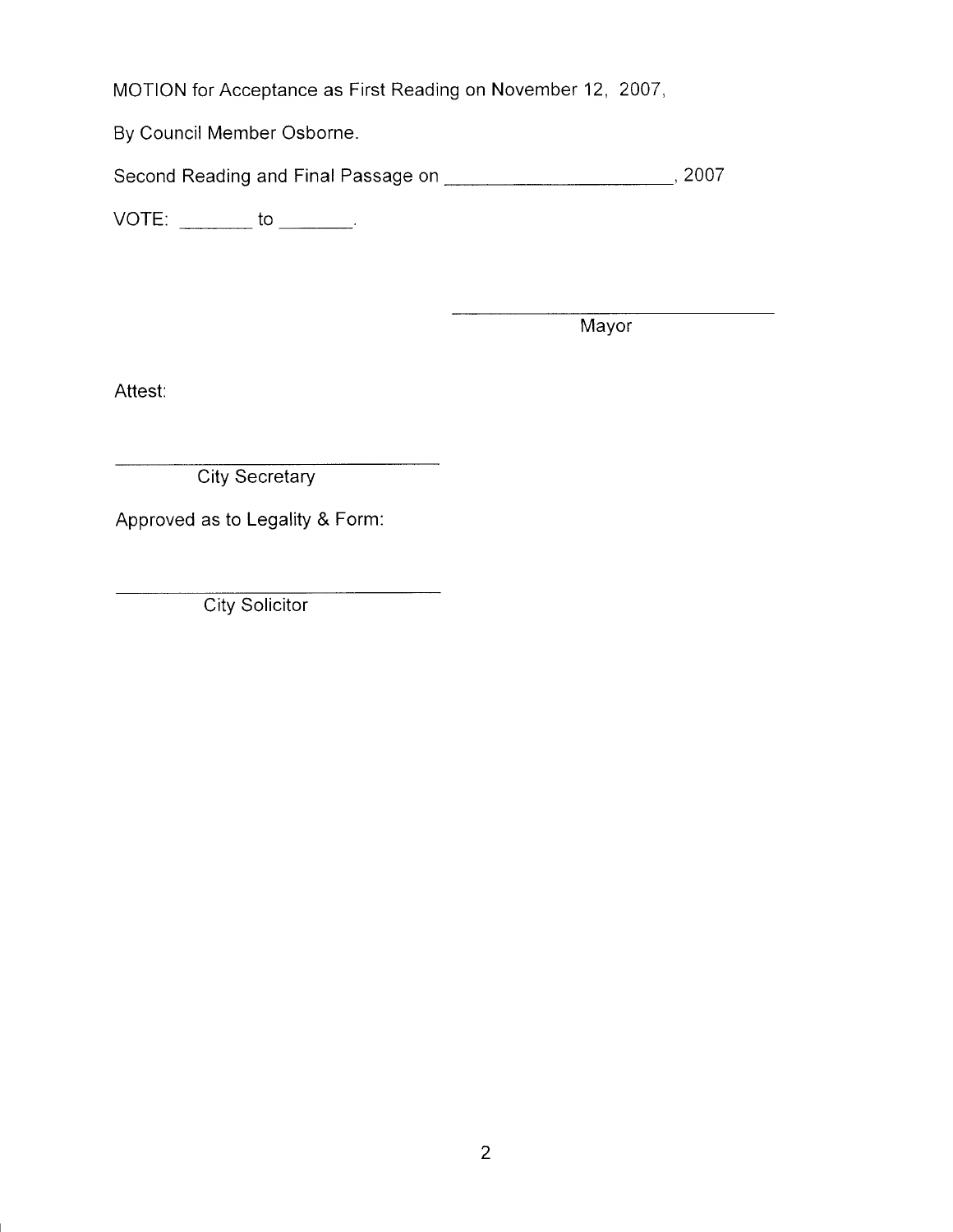## CITY OF NEWARK DELAWARE

## CITY SOLICITOR'S OFFICE

### October 24,2007

TO: Susan A. Lamblack, City Secretarv  $\overline{M}$ 

FROM:  $\qquad \qquad$  Roger A. Akin, City Solicitor $\oint \oint \oint \int$ v r

RE: Revision to Newark Weapon Carrying Ordinance

In a recent memorandum, I summarized the status of discussions regarding a number of ordinance changes which have been requested by Council or staff.

One of those proposed changes concerns amendments to our "carrying a deadly weapon" ordinance. Those proposed changes follow discussions with Cpt. Potts. The City Manager has directed that I go ahead and draft the appropriate changes. That is the purpose of this memo.

We recommend the following amendments to Chapter 31 of the Municipal Code:

- 1. Delete Sec. 31-3 in its entiretv.
- 2. Substitute the following language as a new Sec. 31-3:

"Carrying weapons; display of weapon.

"(a) No person shall, within the city, carry, wear or othenvise openly display any dangerous or deadly weapon, including, but not by way of limitation, any pistol, revolver or other firearm, unless such person is acting within the scope of his employment and such employment requires that the person carry, wear or otherwise display such a dangerous or deadly weapon.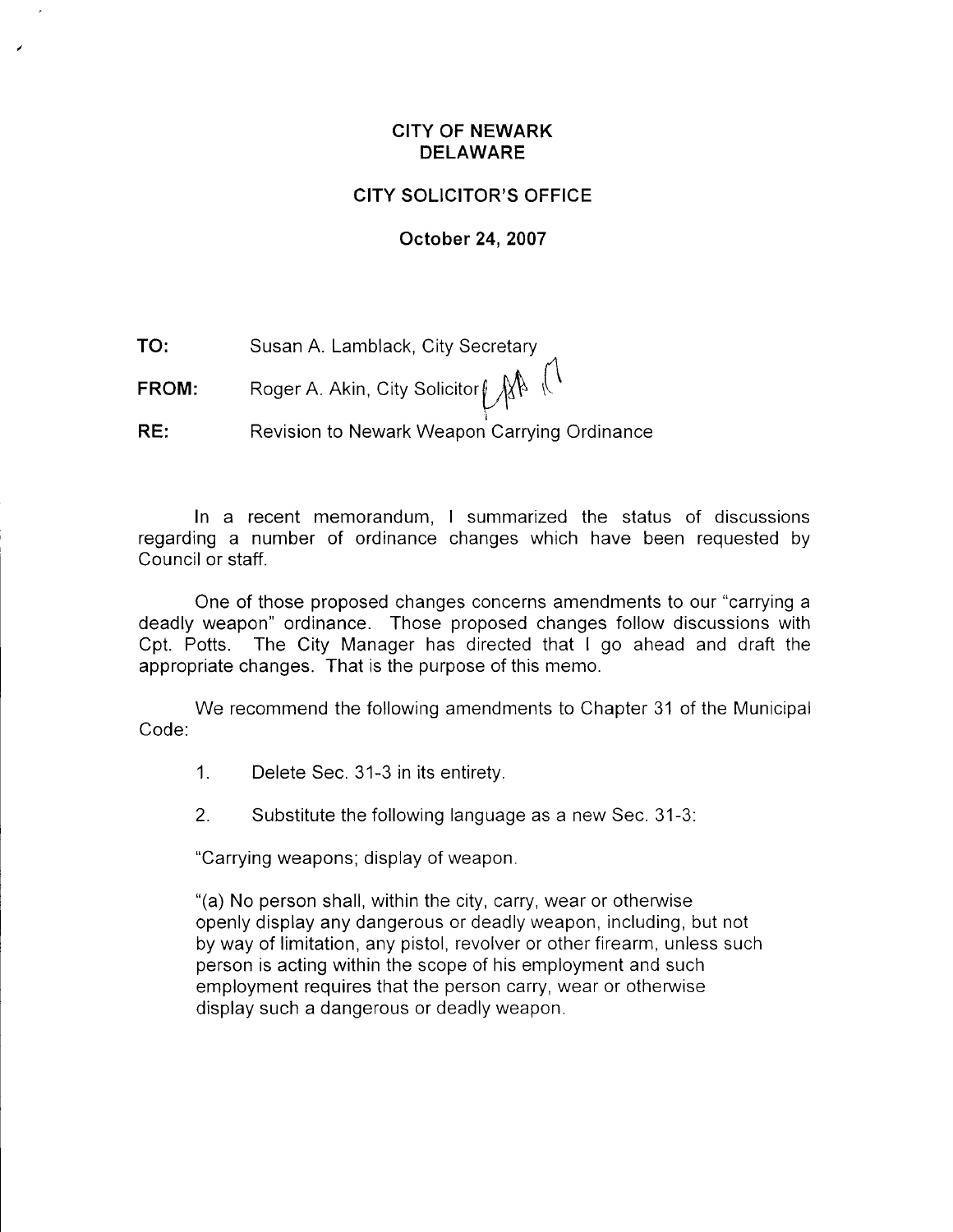Susan A. Lamblack, City Secretary Page Two October 24,2007

> (b) In all cases in which any person is found within the City to be carrying a concealed dangerous or deadly weapon, such act shall be governed by relevant provisions under state law, including, but not limited to, statues pertaining to carrying concealed weapons and statutes permitting such activity pursuant to a valid state permit."

You will note that in deleting the current Sec. 31-3 we are eliminating the specific offense of carrying a concealed deadly weapon. Such an act is a felony under state law. The Police Department is of the view that such an offense should not be handled as a misdemeanor in Newark, but as a felony under state law.

Please let me know if there are questions. I am copying this memo to Cpt. Potts so that he can perform a final review of the language we have incorporated in the revised ordinance.

Thank you.

RAA:pmf

cc: Carl F. Luft, City Manager Chief Paul Tiernan Cpt. John Potts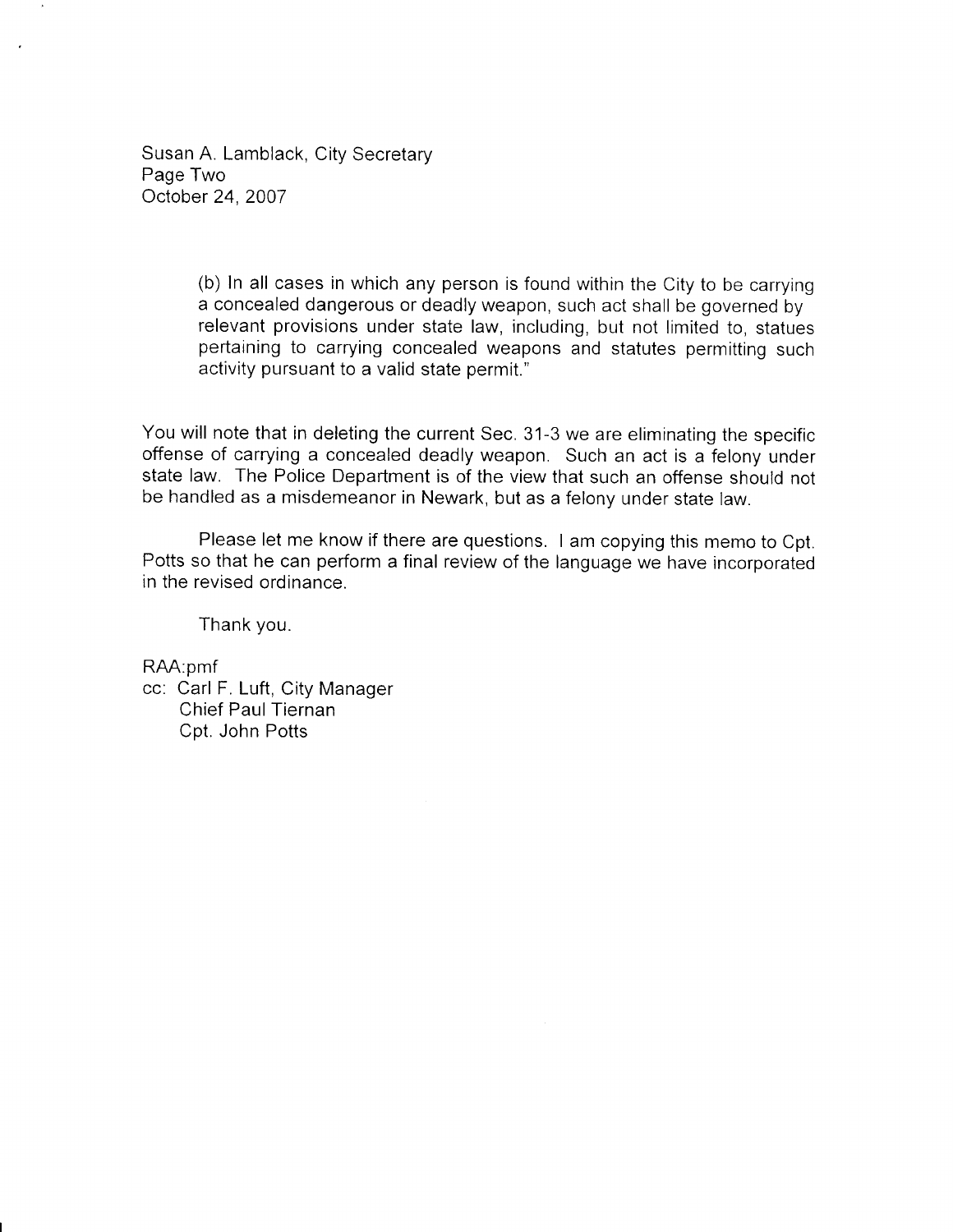Carl F. Luft, City Manager Page Three October 8.2007

# 6. Carrying Deadly Weapons in Newark.

Cpt. Potts and I have discussed this subject at some length and on several occasions. The Municipal Code currently forbids carrying or displaying in a threatening manner any concealed dangerous or deadly weapons. Code at Sec. 31-3. State law, on the other hand, allows individuals to carry concealed weapons on their persons if licensed to do so. On the other hand, carrying a concealed deadly weapon itself is a Class E felony under state law if the person is not so licensed. Newark does not currently outlaw the open display of a weapon such as a pistol.

In light of the interplay of these laws, Cpt. Potts and I recommend that the following changes be made in Chapter 31-Weapons:

a. Delete Sec. 31-3. Carrying a concealed deadly weapon in Newark should be penalized under state law as a felony and not under the Municipal Code as a misdemeanor.

b. Add a new section to Chapter 31 which permits the carrying of a concealed deadly weapon by licensed persons.

c. Add a new section to Chapter 31 which permits the open carrying of a weapon in the City but only when the carrier is in the scope of his or her lawful employment.

## 7. Loud Vehicle Noise.

ln a recent memo I suggested that we investigate to determine what are the state noise standards cited in state law and which govern the operation of motor vehicles such as motorcycles. lt was further my suggestion that we bring Newark vehicle noise standards in conformity with those state standards so that operators may travel freely from the City to unincorporated areas, and vice versa, with the assurance that the same standards will apply. Cpt. Potts advises that Lt. Poley is presently assigned to work on this project.

Please do not hesitate to call if there are questions.

RAA:pmf cc: Susan A. Lamblack, City Secretary Chief Paul J. Tiernan Cpt. John Potts